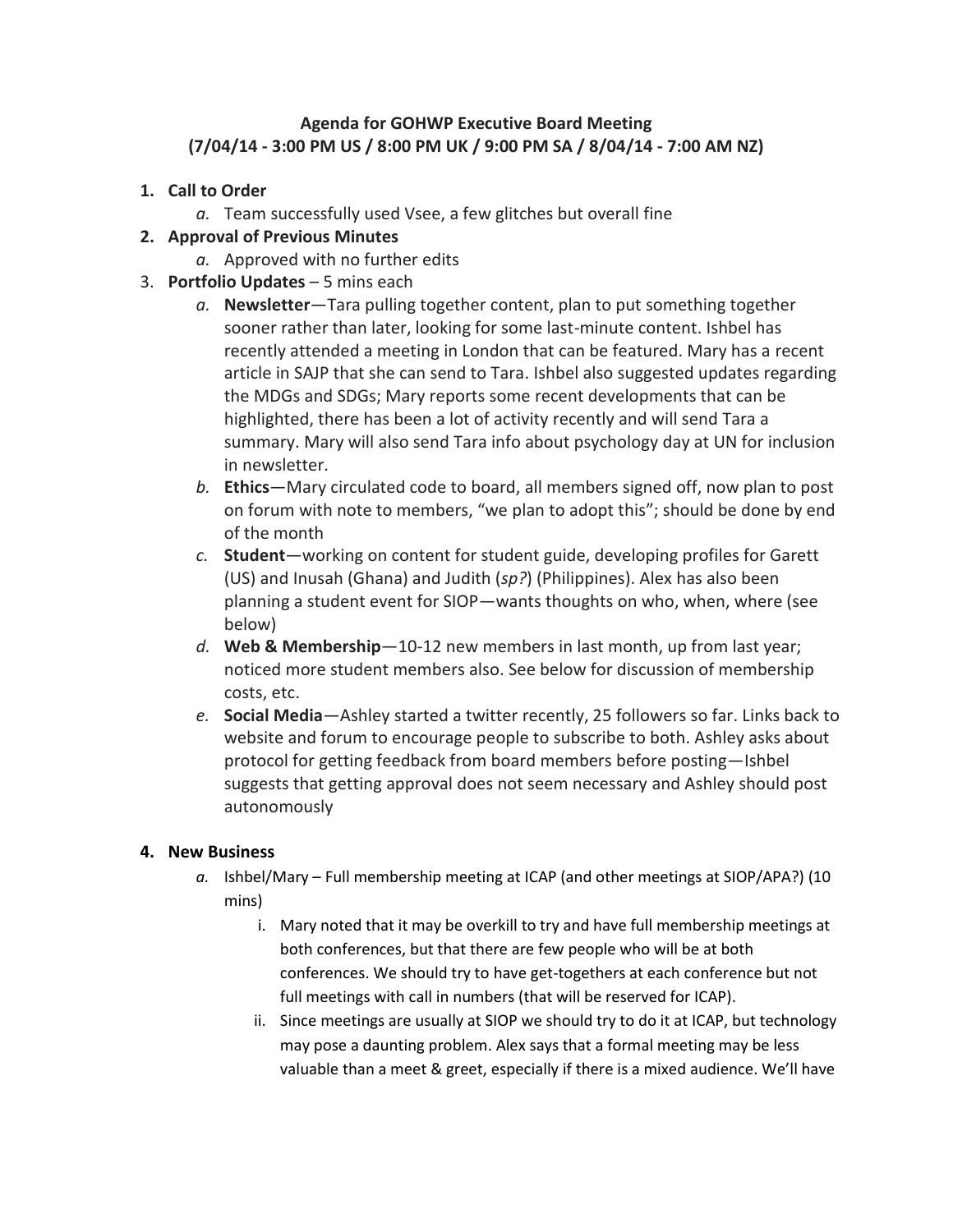to recruit and publicize the event. People will be more likely to come to the informal gathering than the meeting.

- iii. Mary notes that there are many sessions at SIOP on Thursday so that may be the best day for the gathering. Alex suggests 6-7 on Thursday night since that is right after the international committee's meeting. Many of us will be there and if we can attend, students will be interested in attending too. All will reach out to our colleagues to make sure they set the time aside.
- iv. Alex is currently scouting locations that will be appropriate and will send out invitations once a location is set
- v. Would also be good to send out a note summarizing the HWP research at that time; also a summary list of HWP-related sessions at SIOP. Alex notes that we don't have to be exhaustive and can present the list as a sample of HWP work also suggested that we post something to the forum and ask members if there are other sessions we should know about
- vi. Business cards—Ishbel asked if we have any cards left over to distribute—Alex says we only have about 40-50 left and we need more. Alex to give some to Tara to distribute at APS/APA.
- vii. Pamphlets--Alex made some last year to highlight presentations, but there isn't an added benefit to reproducing it this year.
- viii. ICAP meeting of HWP people: Ishbel asked what the purpose and scope of the meeting should be. Doug noted there will be many new members and international members, and many that don't check the web site, so they will be interested to hear about things like the ethics code, let people know what we have been doing, and that we might identify in advance some things we need feedback about. Ishbel said that the last meeting involved updates from each board member—we could do something similar. With regard to connectivity, we may be able to get a one-month subscription to WebX or similar so we could initiate a call.
- ix. At ICAP, team will also plan a social gathering. There is a full day of HWP programming to highlight. Doug says that since the conference is long we should figure out which days people will be there before we lock in a date
- x. At APA and APS—if Tara wants to organize a social event it would be an added bonus—Tara will post something on the forum to see if anyone is around/wants to get together, but since there won't be too many people there we won't plan anything big
- *b.* Doug Member benefits on the website (reduce to one forum?) (20 mins) and
- *c.* Doug Membership dues with member feedback from survey (20 mins) (combined conversation)
	- i. Before we close povio, we need to decide what members vs nonmembers should get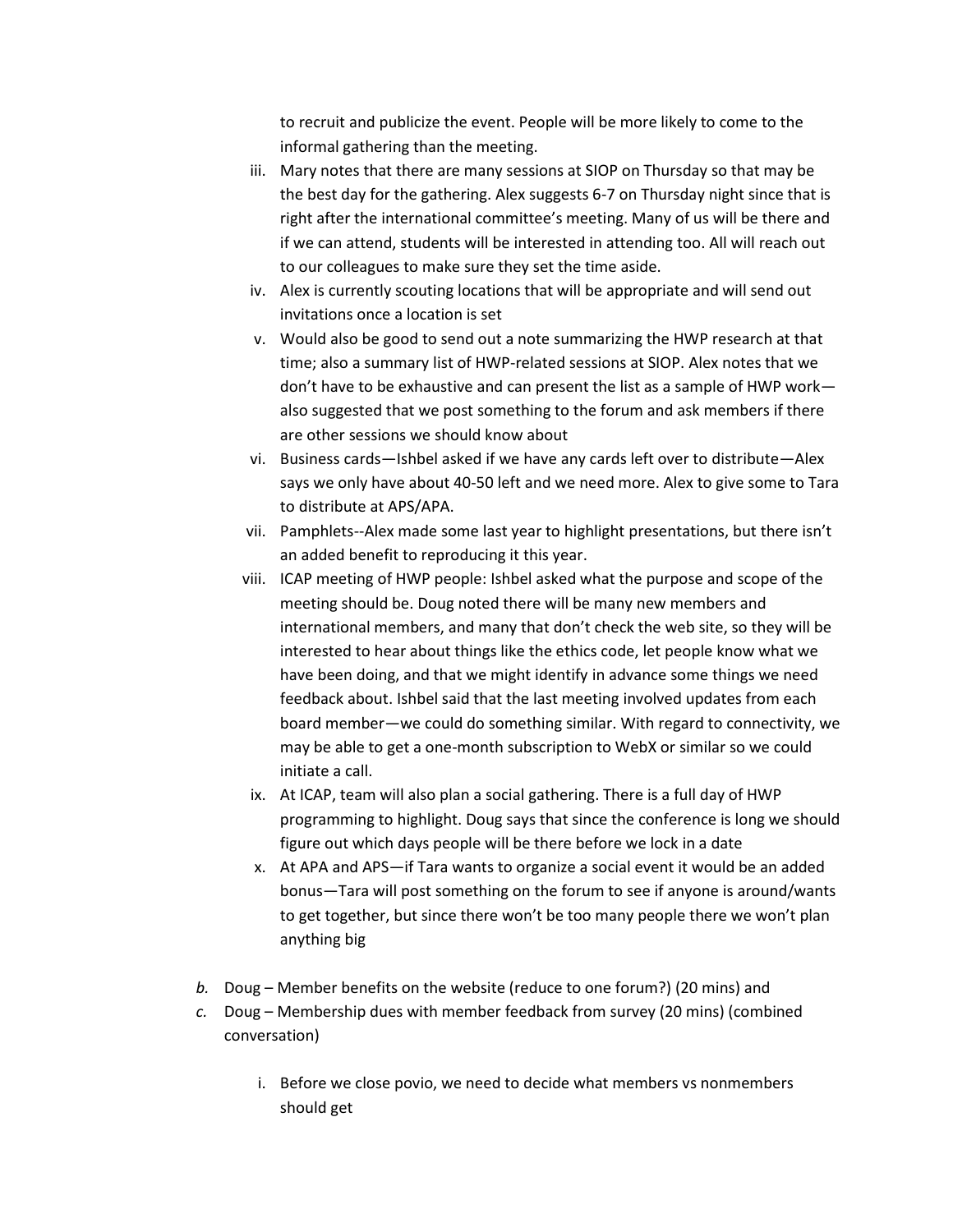- ii. We do need funds somehow—dues or donations. Asked on the survey about whether, and how much, people would pay in dues. 55 responses suggested that 19 would pay, 35 would not. Of 19 yesses, ranged from \$10-\$50, average \$25.
- iii. First question—how much \$ do we actually need? Ishbel says we have \$337 currently, we have spent about \$150. \$115 on web site/domain/hosting, \$50 on business cards. Don't anticipate any additional costs for next year. We may have to pay for internet and room at ICAP conference, in the past LFT has fronted for that but we should probably start paying for it now
- iv. Alex: to have an online community, we need boundaries; people need to know who is in the community. At the same time we want a big tent approach. Third, we want to fund activities when they arise so we want some discretionary money. Fourth, we want to be inclusive and not exclude people who can't pay. Combining all this—want to keep all info on Forum web site members-only and use an NPR funding model instead of dues. Mary likes the idea of not having dues but asking for money via capital campaigns, thinks a few members would donate a lot to subsidize other members. Would also be logistically easier. Dues would necessitate a sliding scale, which requires management/verification. We also don't have a huge amount of expenditures at the moment. If we ever develop scholarships or grants we can revisit the issue of dues. Ashley notes that some projects areless attractive than others to funders so we will have to package those as general operating expenses. Mary and Alex concur that we don't need to be too specific in the itemized budget we request, no reason to limit ourselves. We also don't want to set the culture or precedent that the dues would imply
- v. **Decision**: At least for now, no dues—may revisit in the future if our needs evolve
- vi. Question of whether members and nonmembers should all see information; most information on web site should remain public but the forums might be best as members-only, especially if membership comes with no cost
- vii. Public forum initially set up so people could come across it accidentally, but since it doesn't get much action we may as well stick with the members-only forum. Especially since we have the blog and twitter. This will remove a lot of confusion
- viii. **Decision**: make the forums members-only. Make the teaching resources and minutes members-only. Phase out povio. Contact povio members and move public posts to private forum. Choose a few key resources to make public but keep the rest members-only
- ix. Alex also requests that we post pdfs of publications, etc. that members share with each other. We should be looking for ways to facilitate member interaction
- x. Doug—we can either set the web site to be password-protected, this would make people have two accounts. The other option is to move the resources